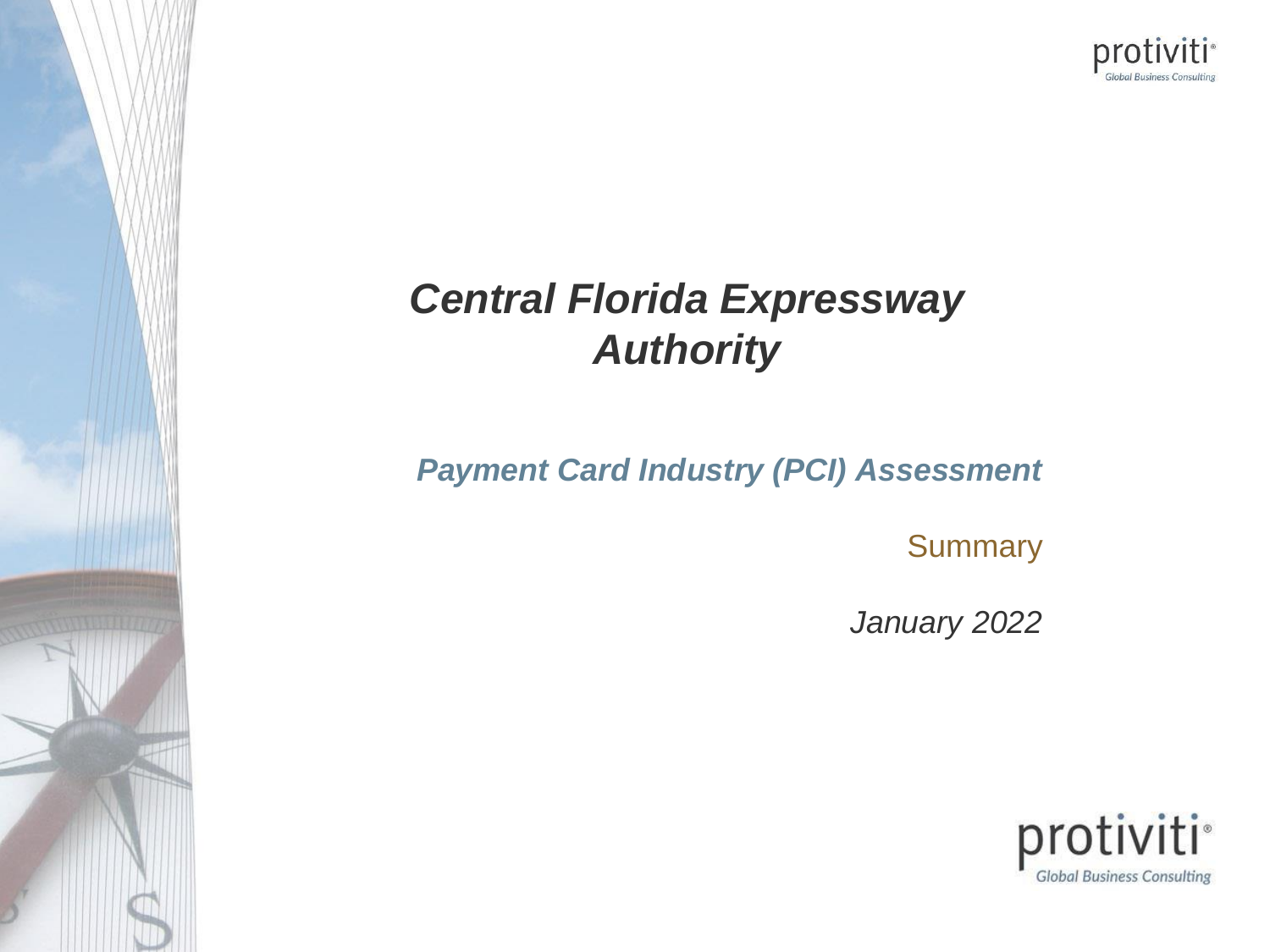### **PCI Data Security Standard**

*The assessment focused on over 400 controls within the following twelve domains of the PCI Data Security Standard*

| <b>Build and Maintain a Secure Network</b>         | Install and maintain a firewall configuration to protect cardholder data<br>1.<br>Do not use vendor-supplied defaults for system passwords and other security<br>2.<br>parameters                                   |
|----------------------------------------------------|---------------------------------------------------------------------------------------------------------------------------------------------------------------------------------------------------------------------|
| <b>Protect Cardholder Data</b>                     | 3.<br>Protect stored cardholder data<br>Encrypt transmission of cardholder data across open, public networks<br>4.                                                                                                  |
| <b>Maintain a Vulnerability Management Program</b> | 5.<br>Use and regularly update anti-virus software or programs<br>Develop and maintain secure systems and applications<br>6.                                                                                        |
| <b>Implement Strong Access Control Measures</b>    | Restrict access to cardholder data by business need to know<br>$7_{\scriptscriptstyle{\star}}$<br>Assign a unique ID to each person with computer access<br>8.<br>9.<br>Restrict physical access to cardholder data |
| <b>Regularly Monitor and Test Networks</b>         | 10. Track and monitor all access to network resources and cardholder data<br>11. Regularly test security systems and processes                                                                                      |
| <b>Maintain an Information Security Policy</b>     | 12. Maintain a policy that addresses information security for all personnel                                                                                                                                         |

# protiviti<sup>®</sup>

**MUNICIPALE**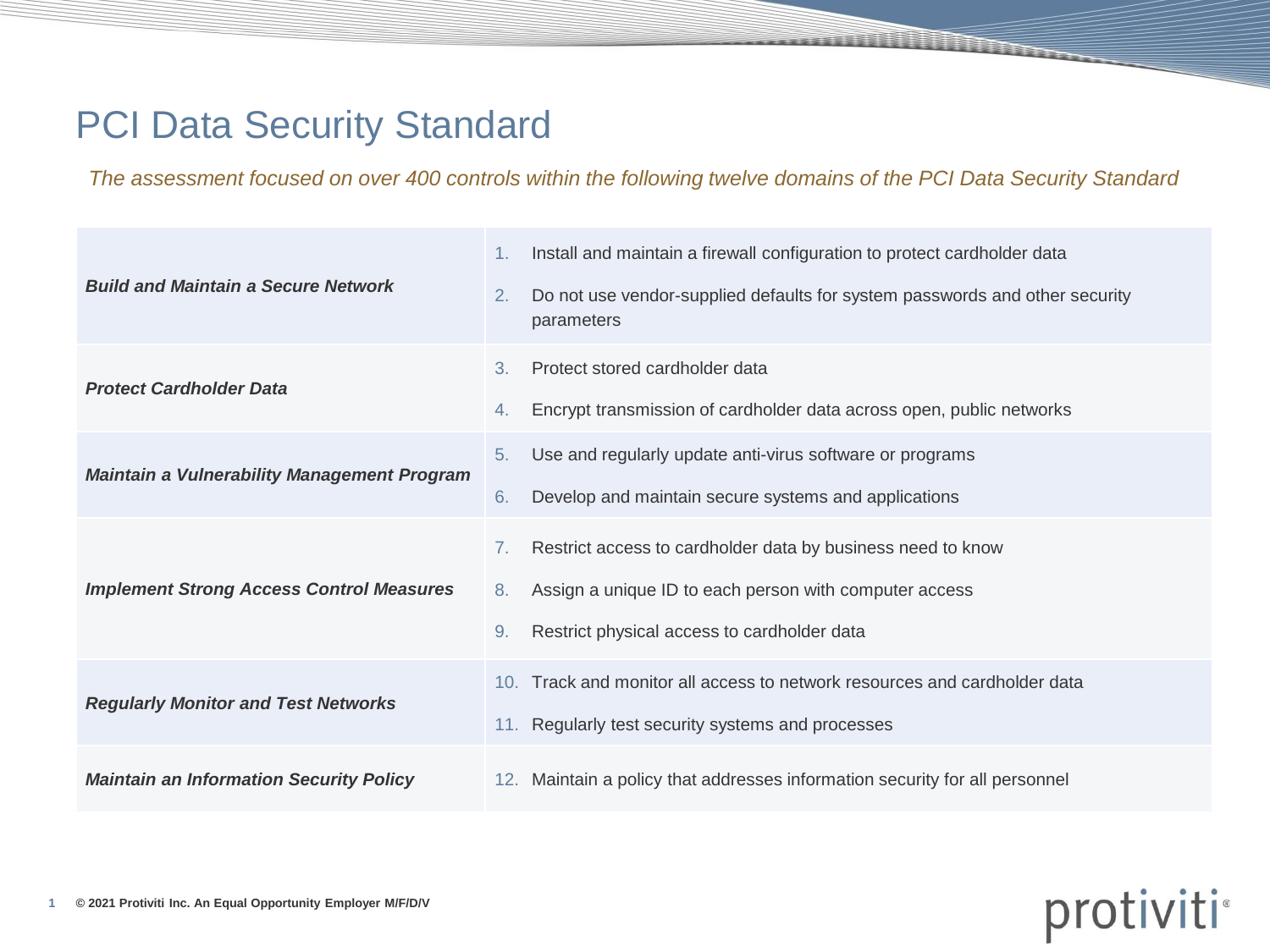### Summary of the Assessment

- Protiviti team performed onsite and remote fieldwork between July 11, 2021 through December 15, 2021.
- Fieldwork was conducted through a variety of methods including documentation review, interviews, technical analysis, and physical investigation.
- Notable changes to the PCI environment in FY22:
	- Call center devices are now managed by AllianceOne, rather than CFX
	- The Virtual Observer software, which records calls with customers, was removed from scope and replaced with Nice In-Contact
	- The Goldenrod Service Center closed, and the Magnolia Service Center opened
- All CFX individuals involved were extremely helpful and well attuned to the importance of the assessment.